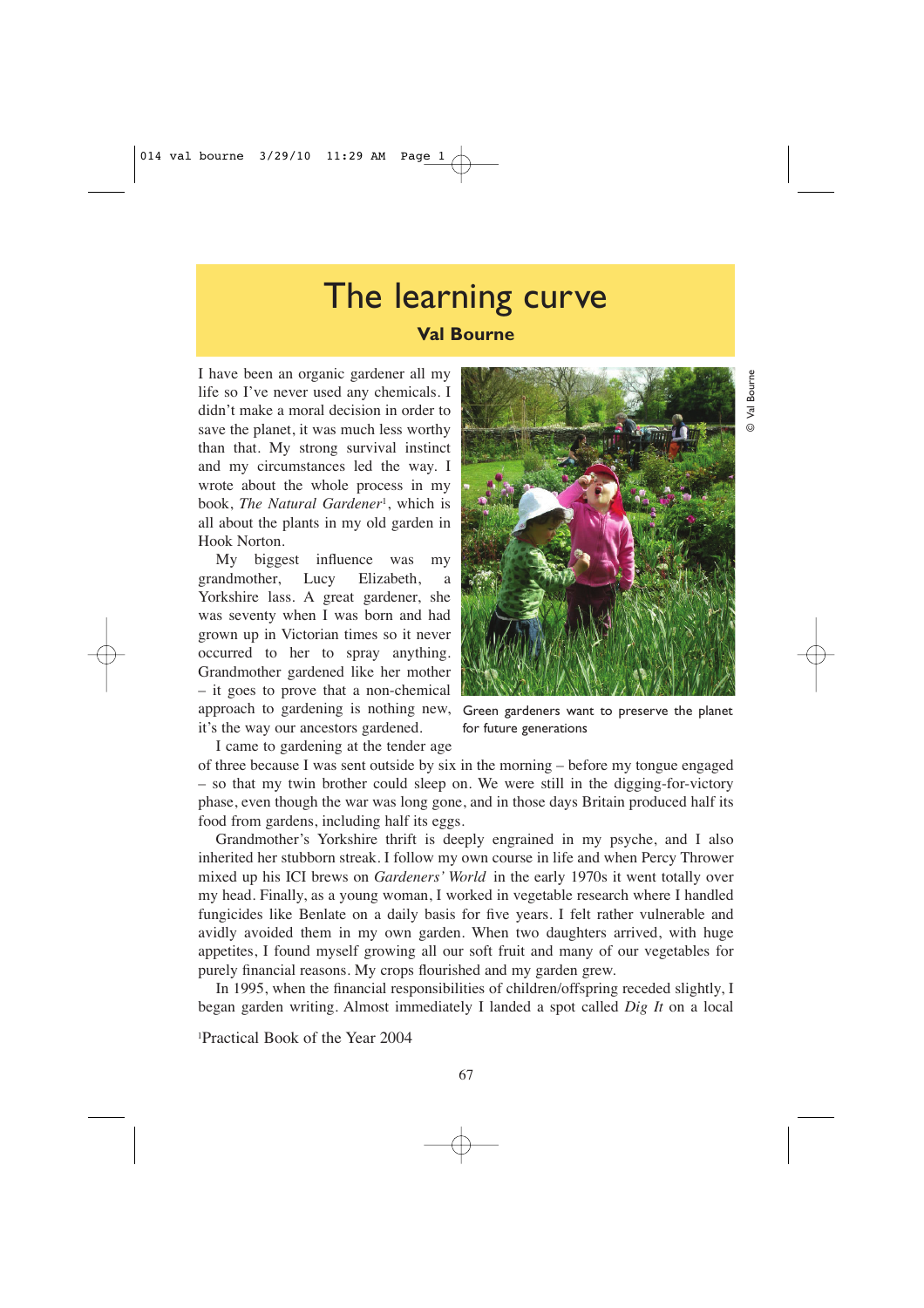radio show. Listeners phoned up with gardening problems and I (along with another) dispensed sage advice. *Dig It* was my nemesis because I found that I was completely out of kilter with the other gardeners on the show. Their standard answer was "spray it" and my hands-on approach was considered completely whacky. I lasted a matter of weeks before being dropped.

However, I had noted down every question in my brief interlude on *Spray It*, as I now called the show, and I pledged to write a plant-led book about my garden. The trouble was I had no idea why my garden suffered so few problems, so I set out to investigate. It was a time-consuming process, particularly as I refused to read anyone else's work. I wanted to observe first hand – perhaps my years as an infant teacher were rearing their head but I had to experience it for myself.

### **The three planting pitfalls**

Common sense says that the best way to garden organically is to avoid problems: when I analysed the questions posed it was easy to see that many gardeners make trouble for themselves. First they opt for weak varieties prone to disease, particularly when it comes to roses. Healthy roses do exist; they are not all martyrs to black spot: those bred by the German firm Kordes are really healthy. (They appear in the *Plant Finder* with the breeding name KOR in brackets.) Gallicas, albas, hybrid musks, most ramblers and rugosas are also ruggedly resistant to disease. When it comes to herbaceous plants, the RHS trial the finest for the Award of Garden Merit – shown by the letters AGM or a trophy logo. I serve on the herbaceous committee so I know it's packed with gardeners with experience, so you can rarely go wrong with an AGM plant. If still in doubt, ask for expert help from a specialist nursery: they will happily share information. But don't become a plant snob. That well-known orange and black superstore (B&Q) latches on to some of the finest plants in the industry – as do many major garden centres. Ask them for their delivery day and buy them before the staff have a chance to kill them off.

Secondly, put plants in the correct place! The 'Right Plant/Right Place' mantra (championed by Beth Chatto) is the keystone of organic gardening. I can clearly remember one lady telling me, for instance, that her lavender was sick even though she's put it close to a hedge. Dear madam… aromatic plants with Mediterranean roots need full sun. Thirdly, don't be obsessive about growing something impossible for you. If your phloxes go down with mildew every August your soil is trying to tell you something!

## **Healthy ecosystems**

It was much harder to work out why pests were kept at bay in my garden. My first research was to observe the blackfly on broad beans. Almost immediately, small parasitic wasps (looking just like flying blackfly) arrived. They laid one egg in each aphid and mummified it into a brown dome. New wasps emerged from completely circular holes. Hoverfly eggs (cream rugby balls) soon appeared because at their predatory stage insects actively seek aphid colonies. Hoverfly larvae are parasitic, but